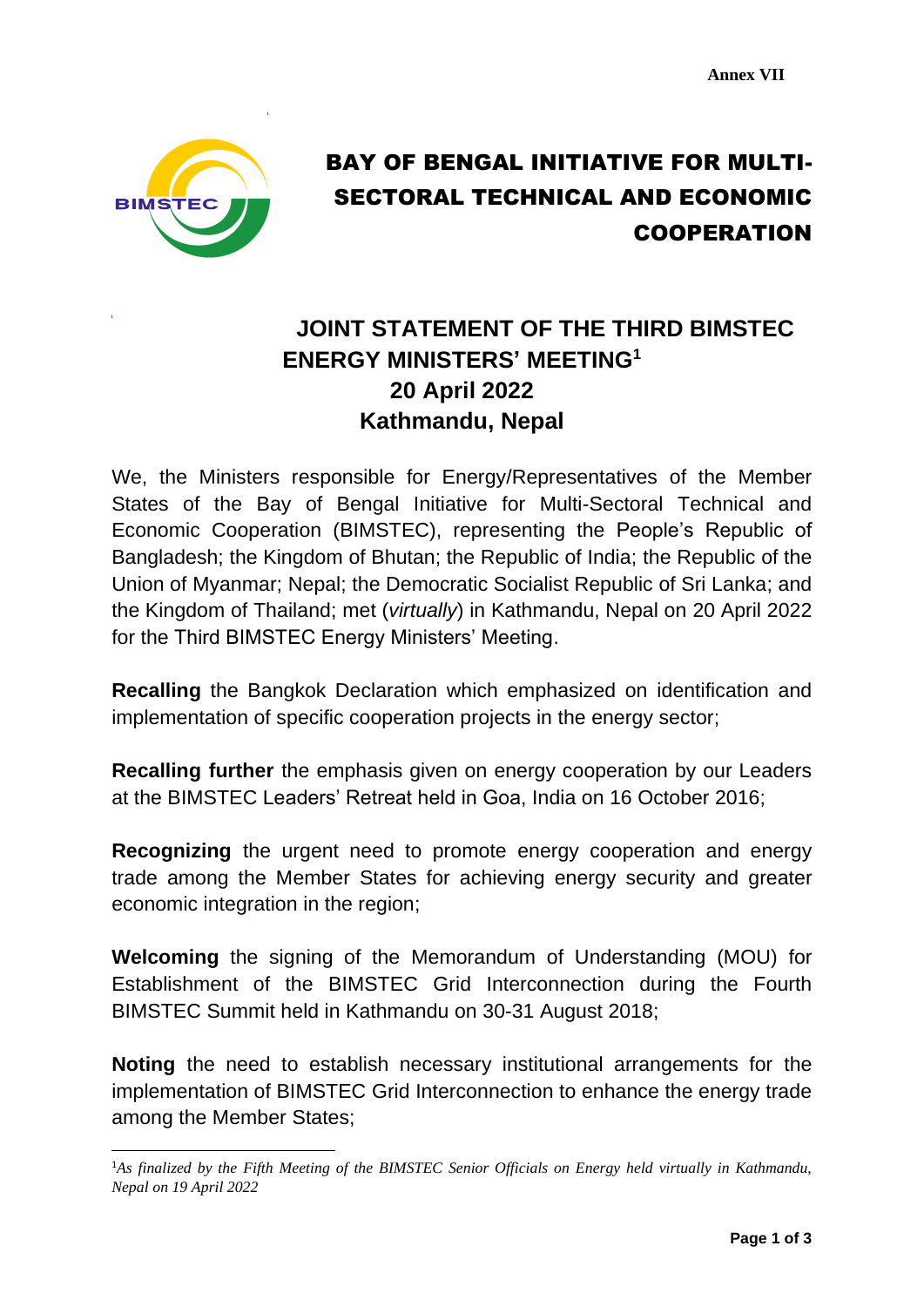## **Have agreed as follows**:

- 1) **Approve** the establishment of the BIMSTEC Grid Interconnection Coordination Committee (BGICC) to implement the provisions of the MoU for Establishment of the BIMSTEC Grid Interconnection and its Terms of Reference (ToR).
- 2) **Direct** the BGICC to conclude the BIMSTEC Grid Interconnection Master Plan Study with the support of Asian Development Bank at the earliest.
- 3) **Direct** the BGICC to conclude BIMSTEC Policy for Transmission of Electricity and BIMSTEC Policy for Trade, Exchange of Electricity and Tariff Mechanism.
- 4) **Direct** the BIMSTEC Expert Group on Energy to develop a Comprehensive Plan for Energy Cooperation on how the energy trade should be performed among the BIMSTEC Member States.
- 5) **Direct** the preparation for establishment of the BIMSTEC Energy Centre (BEC) in order to act as a centre of excellence in research and sharing of experience to strengthen the cooperation in energy sector among BIMSTEC Member States.
- 6) **Direct** the Secretary General to consult Member States on the appropriate workplan, roadmap, structure, functioning and feasible sources of funding of BIMSTEC Centres/Institutions so that the BEC can become operational in a suitable timeline.
- 7) **Reiterate** our decision to convene the Meeting of the BIMSTEC Senior Officials on Energy at least once a year and the BIMSTEC Energy Ministers' Meeting at the designated level once in every two years.
- 8) **Endorse** the Reports of the Third Meeting of the BIMSTEC Senior Officials on Energy held in New Delhi, India on 08 February 2011; Fourth Meeting of the BIMSTEC Senior Officials on Energy held in Nay Pyi Taw, Myanmar on 11-12 January 2017 and Fifth Meeting of the BIMSTEC Senior Officials on Energy held virtually in Kathmandu, Nepal on 19 April 2022.